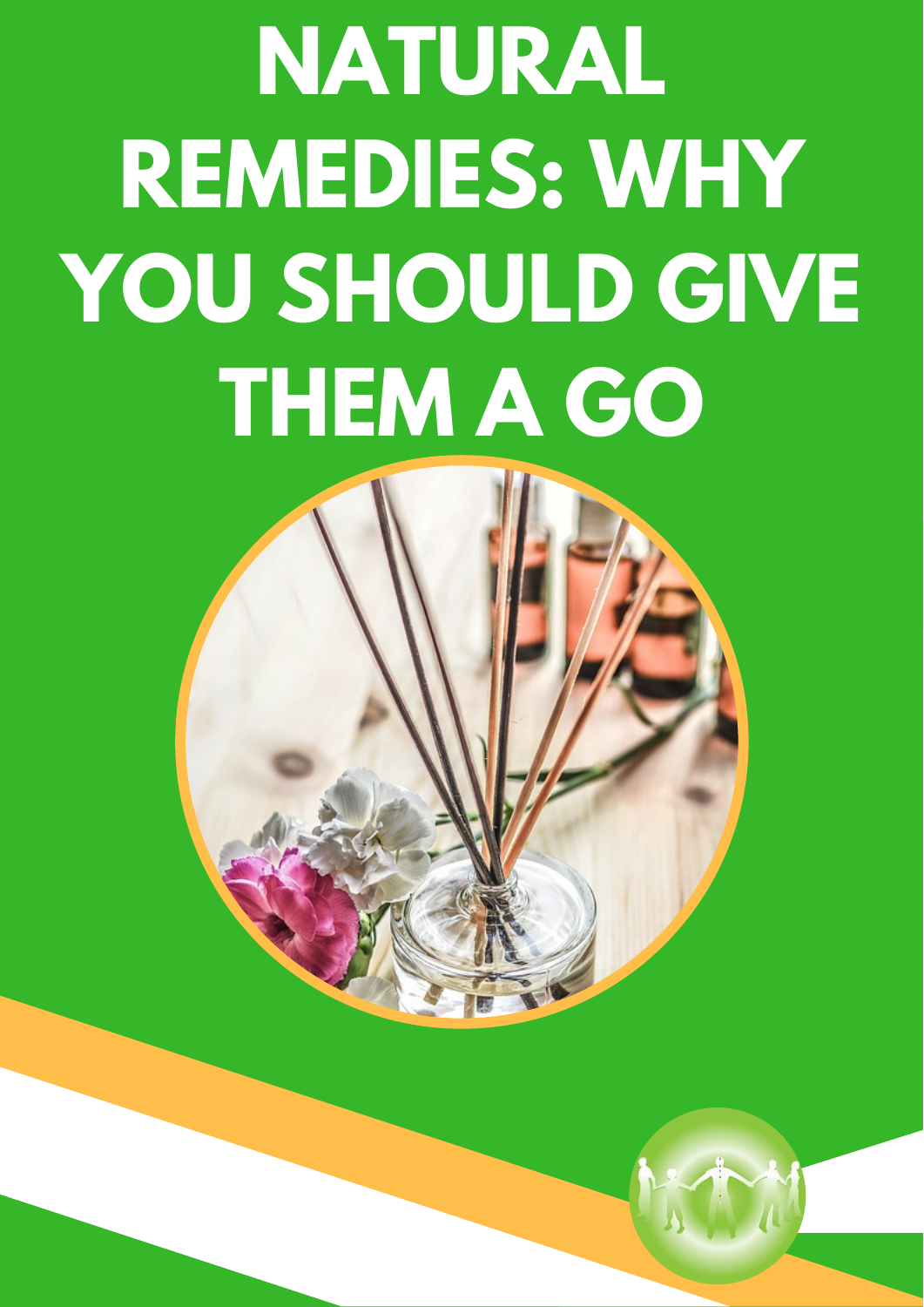## **Natural Remedies: Why You Should Give Them A Go**

Each year, millions of Americans are faced with minor medical issues. These minor medical issues can range from headaches to chicken pox to head lice to warts.

Although most minor medical issues, like the ones previously mentioned, do not require medical treatment, many people are still looking for relief. Although overthe-counter medications do work in most cases, did you know that there are likely a number of natural remedies that you can also use to seek relief?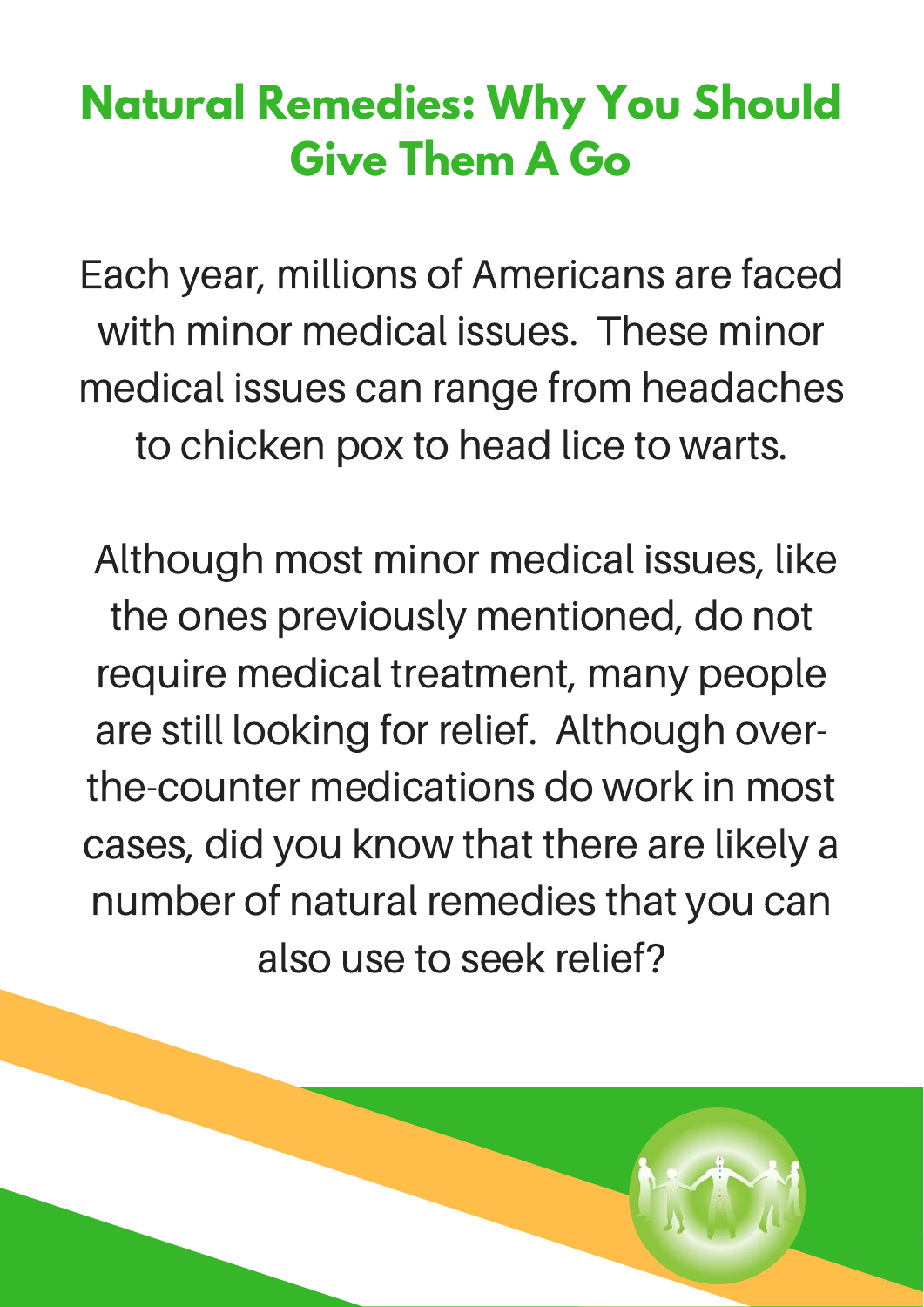As nice as it is to hear that many minor medical issues can be treated with a natural remedy, you may be curious as to why you should give it a go.

After a close examination, you will find that there are a number of benefits to using natural remedies, as opposed to over-the-counter medications. A few of those benefits are highlighted below.

Perhaps, the greatest reason why you should at least give natural remedies a close look is because you know what you are putting into your body. For example, the juice from grapes is known as a natural remedy for headaches.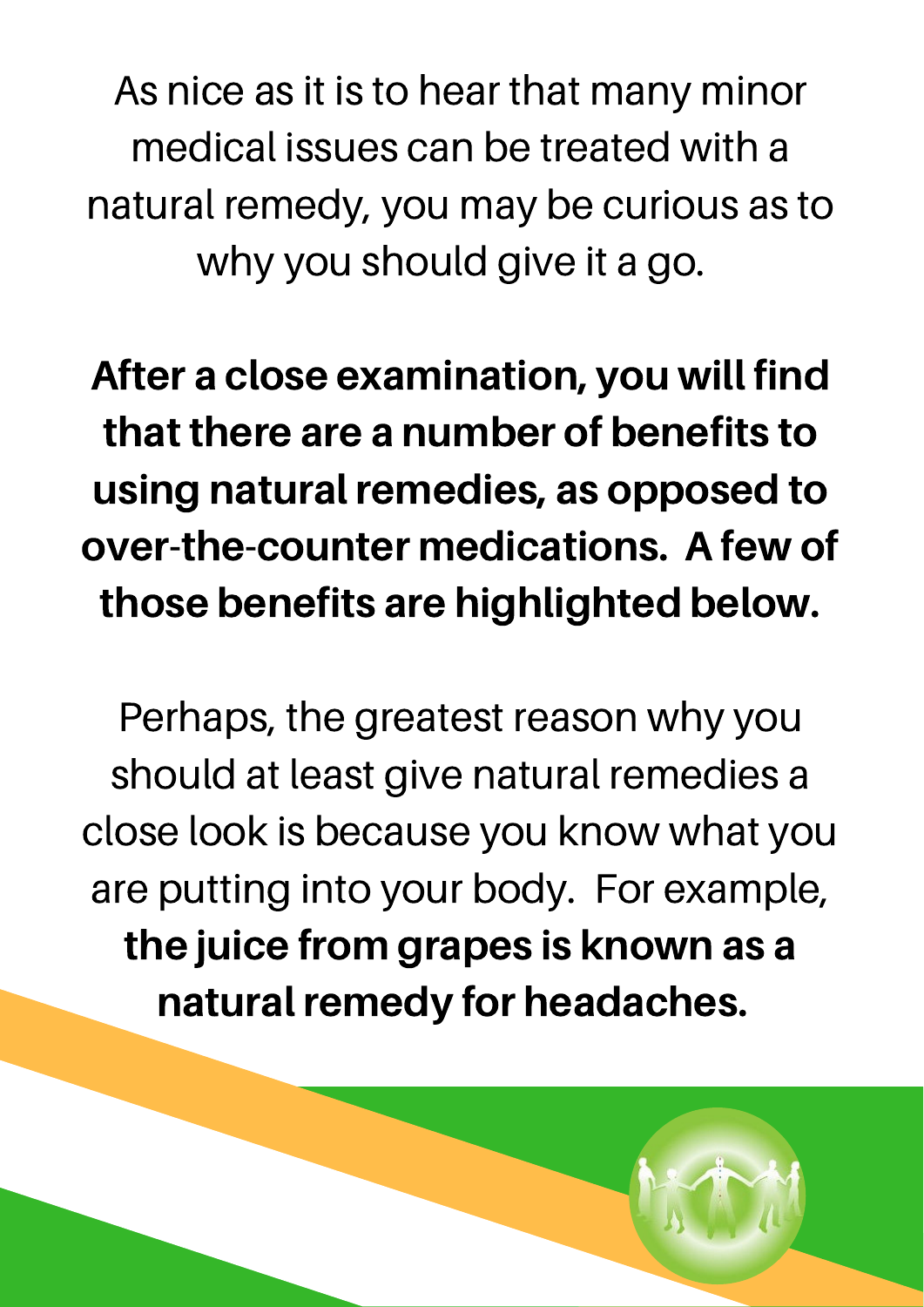When eating grapes or simply just drinking the juice from them, you know exactly what you are putting into your body, a grape.

On the other hand, over-the-counter pain relievers are filled with countless ingredients, which are not natural.

In fact, over-the-counter pain relievers and other over-the-counter medications are often full of warnings.

This should cause you concern if it doesn't already.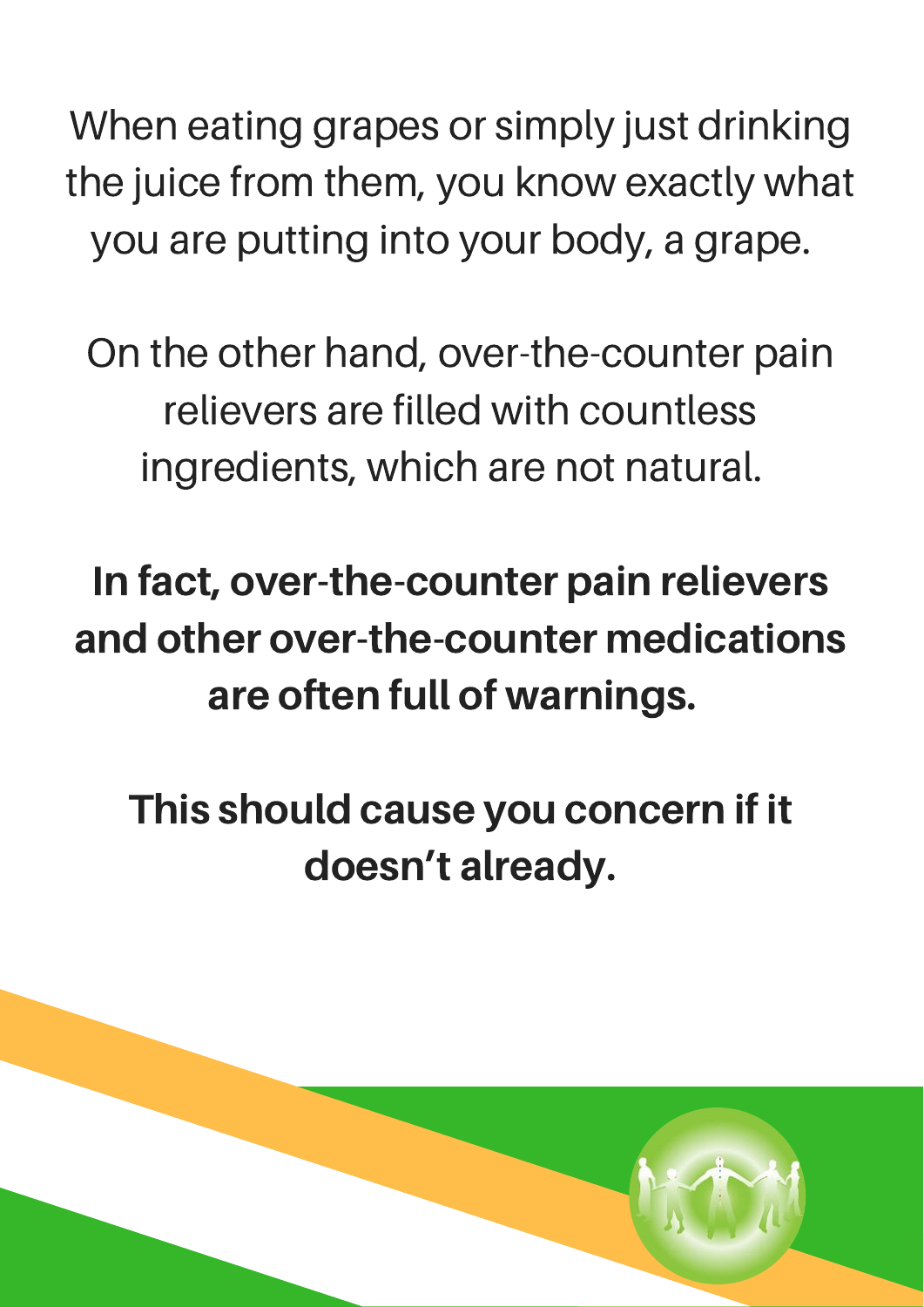In addition to being known as natural remedy, many are also commonly referred to as home remedies.

This is because many people have the ingredients required in their home already.

## For example, did you know that warts can effectively be removed by applying fresh cut onions, potatoes, or even pineapples to the wart?

There is a good chance that you already have at least one of these food items in your home.

What does this mean for you?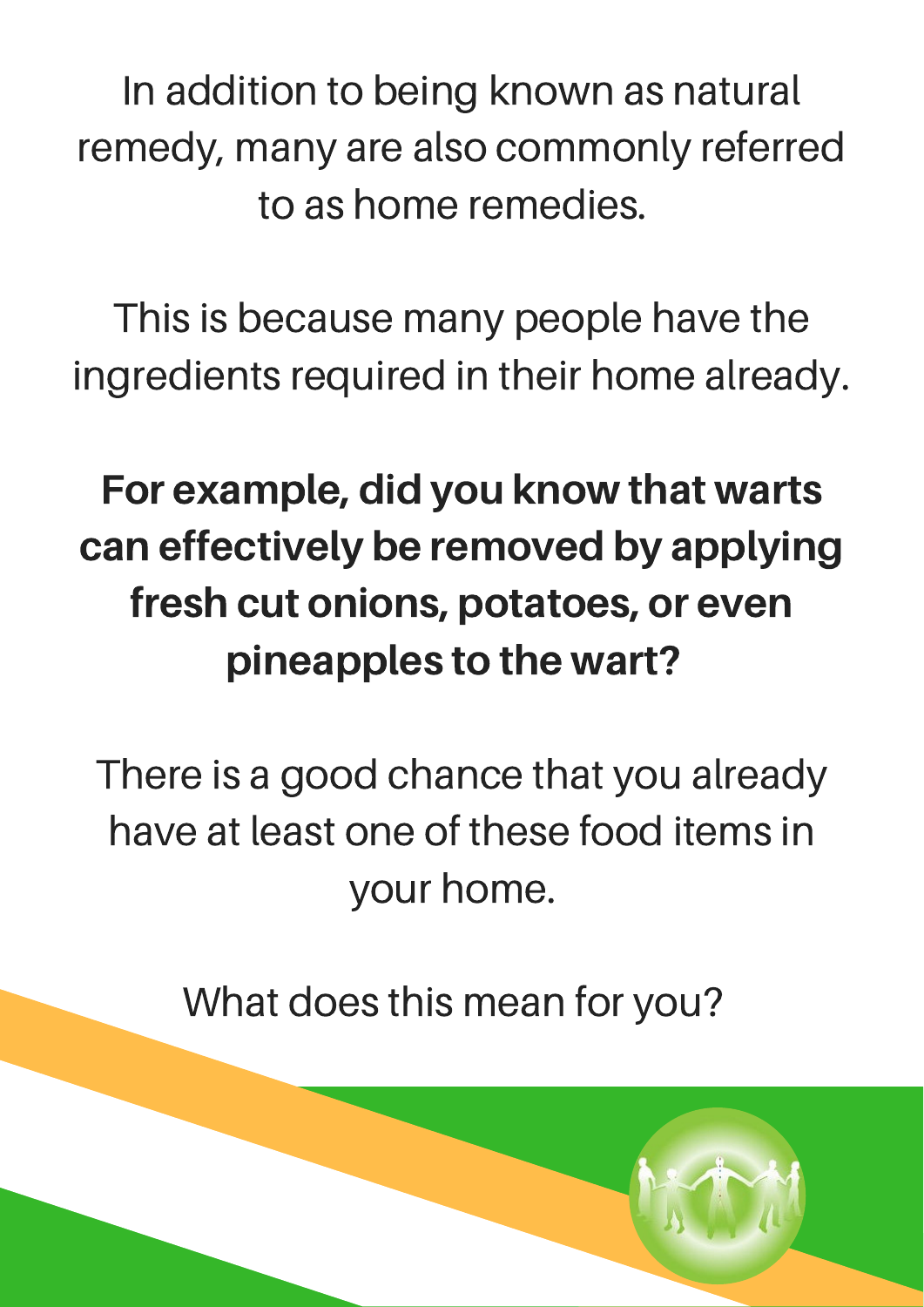It means that, depending on the home remedy in question, you can seek relief from the comfort of your own home, without making an extra trip to the drug store and without spending any additional money.

Speaking of saving money with the use of natural or home remedies, you may be surprised just how much money you are able to save.

For example, if you are a parent whose child has head lice, did you know that you could easily spend between \$30 and \$50 on over-the-counter treatments?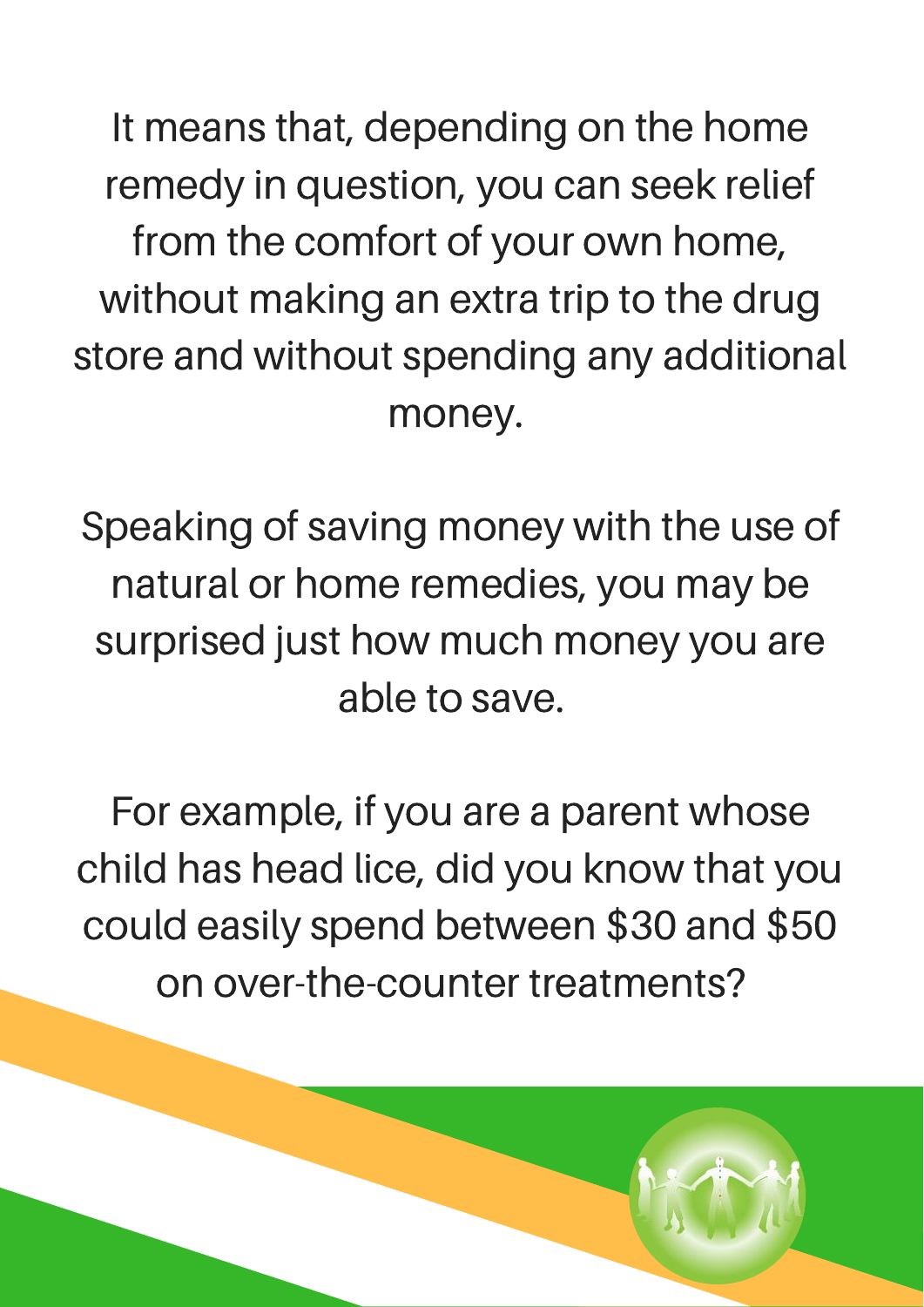It is also important to mention that many young children develop lice multiple times a year.

. This is often due in part to the fact that not all children in a classroom have their lice effectively removed and lice may still be present in the home, which makes a reinfection easy.

This could result in spending hundreds of dollars on over-the-counter treatments, when vinegar and mayonnaise are known as natural ways to get rid of head lice.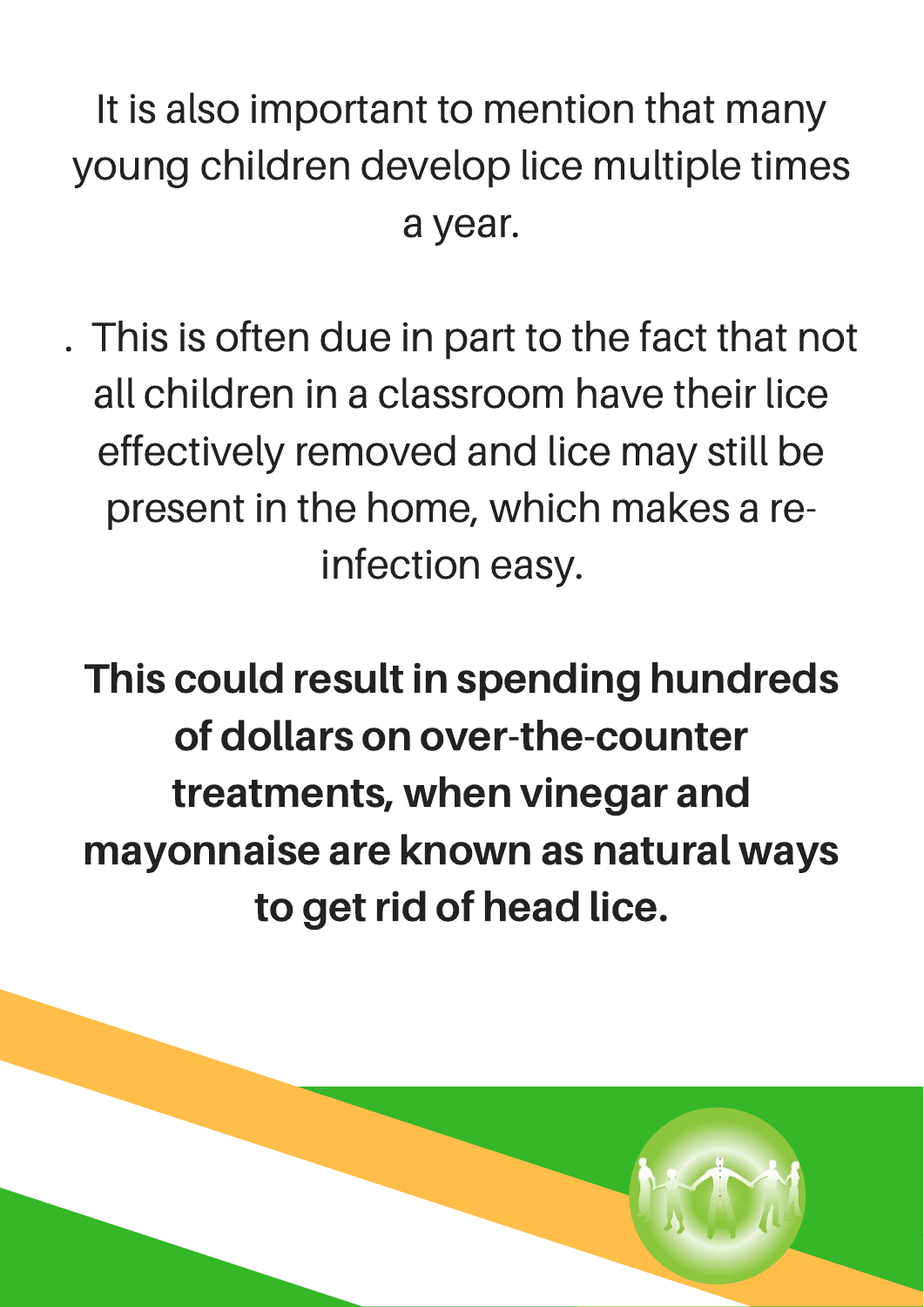Another one of the many benefits to relying on the use of natural remedies, as opposed to over-the-counter medications, is the ease of use.

As previously stated, many natural and home remedies use items that you already have inside your home, saving you a trip to the store and saving money.

Not only that, but if you are currently unfamiliar with home remedies, we have many resources in our membership area that will help you to learn which natural remedy can help your issue.